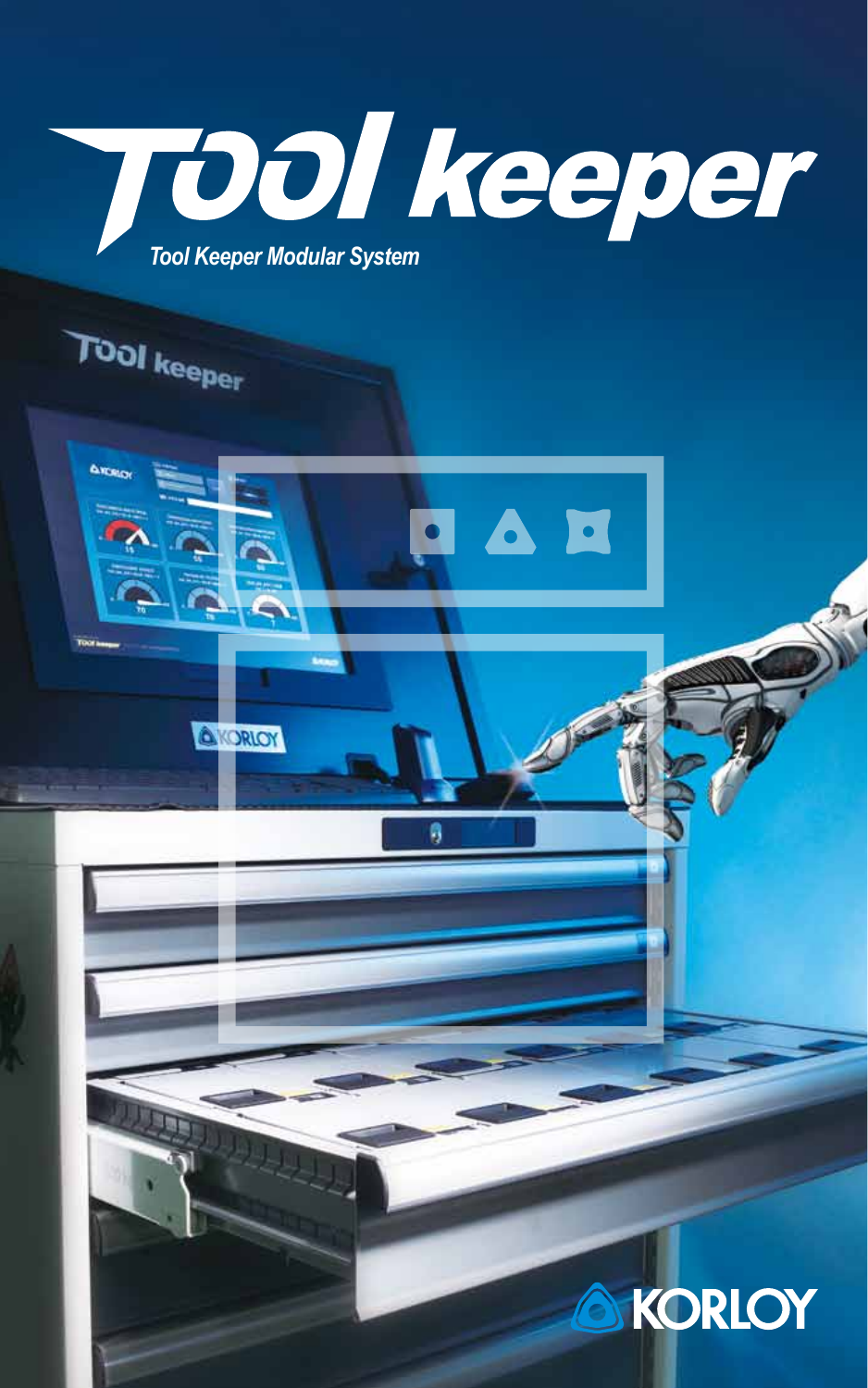

**Tool keeper** 

**CATERING ASSESSED FOR AN INCOME.** 

## Tool Keeper?

**N**  $\mathbf{\hat{z}}$ 

Tool Keeper is a smart tool management system that manages the stock status of all varieties of tools without a pause at manufacturing sites, leading the 4th industrial revolution.

> **Leave everything to Tool Keeper**



Where th has to re them over out the t necessar

1

**Is your** 

**Leave everything to Tool Keeper** 





Where facilities sometimes stop operations due to insufficient inventory of tools and consumables or when tool expenses increase due to over purchasing.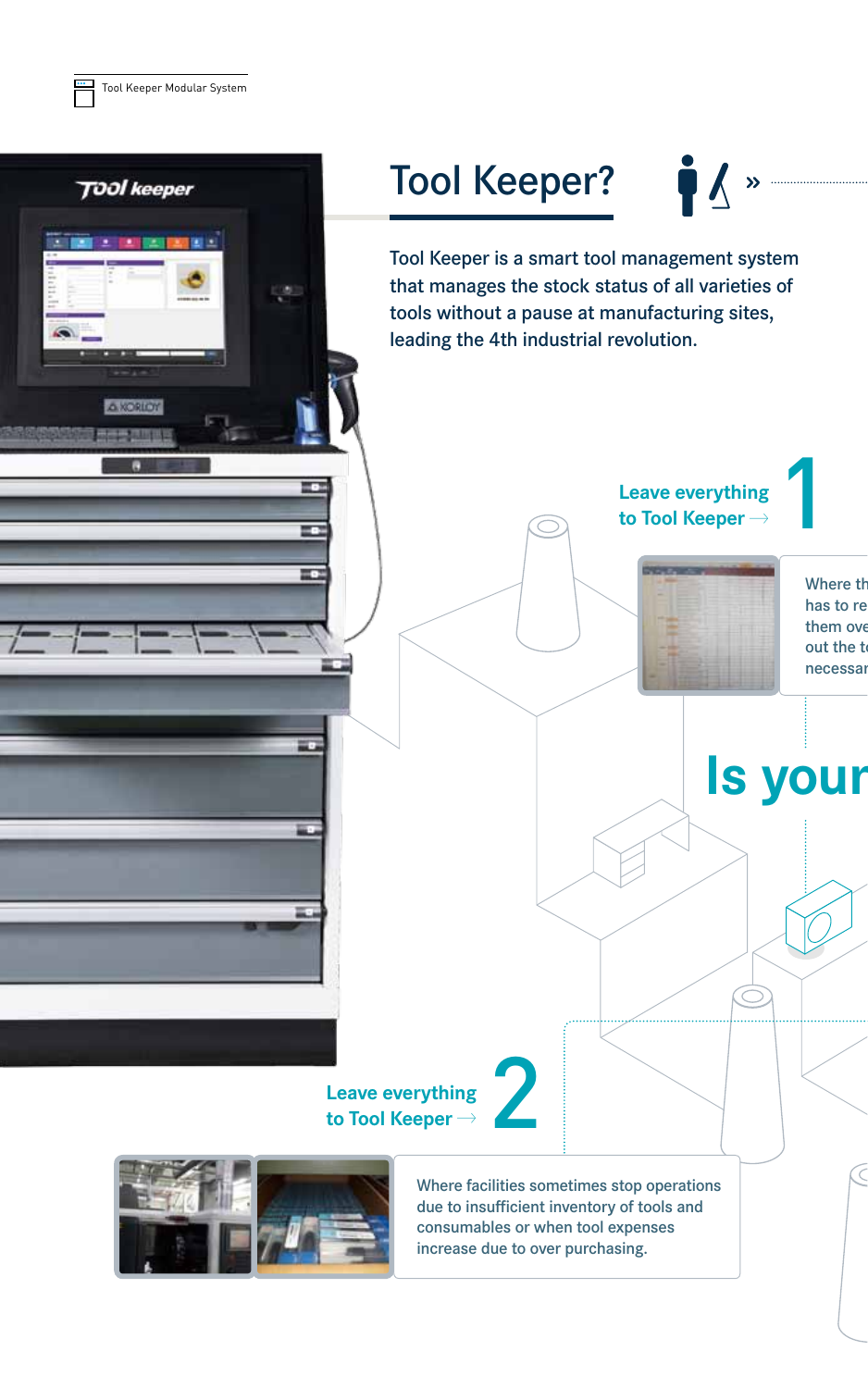

e tool manager (task leader) lease tools himself, hand er to the operator, and even fill ool release log whenever it is y.

# **Isite..?**

**Tool Keeper Program**



L

# **SOFTW**

 $\dots$   $\gg$ 

**Log-in:** Fingerprint sca **multilingual interface**

**Smarter t** 

**Smarter search engine**  with bar-code scan and **index words**

#### **The image for each product can be added**

3 **Leave everything to Tool Keeper** 



Where various types of tools can get mixed into different toolboxes often causing the operator to mistakenly receive incorrect product, resulting in faulty workpieces.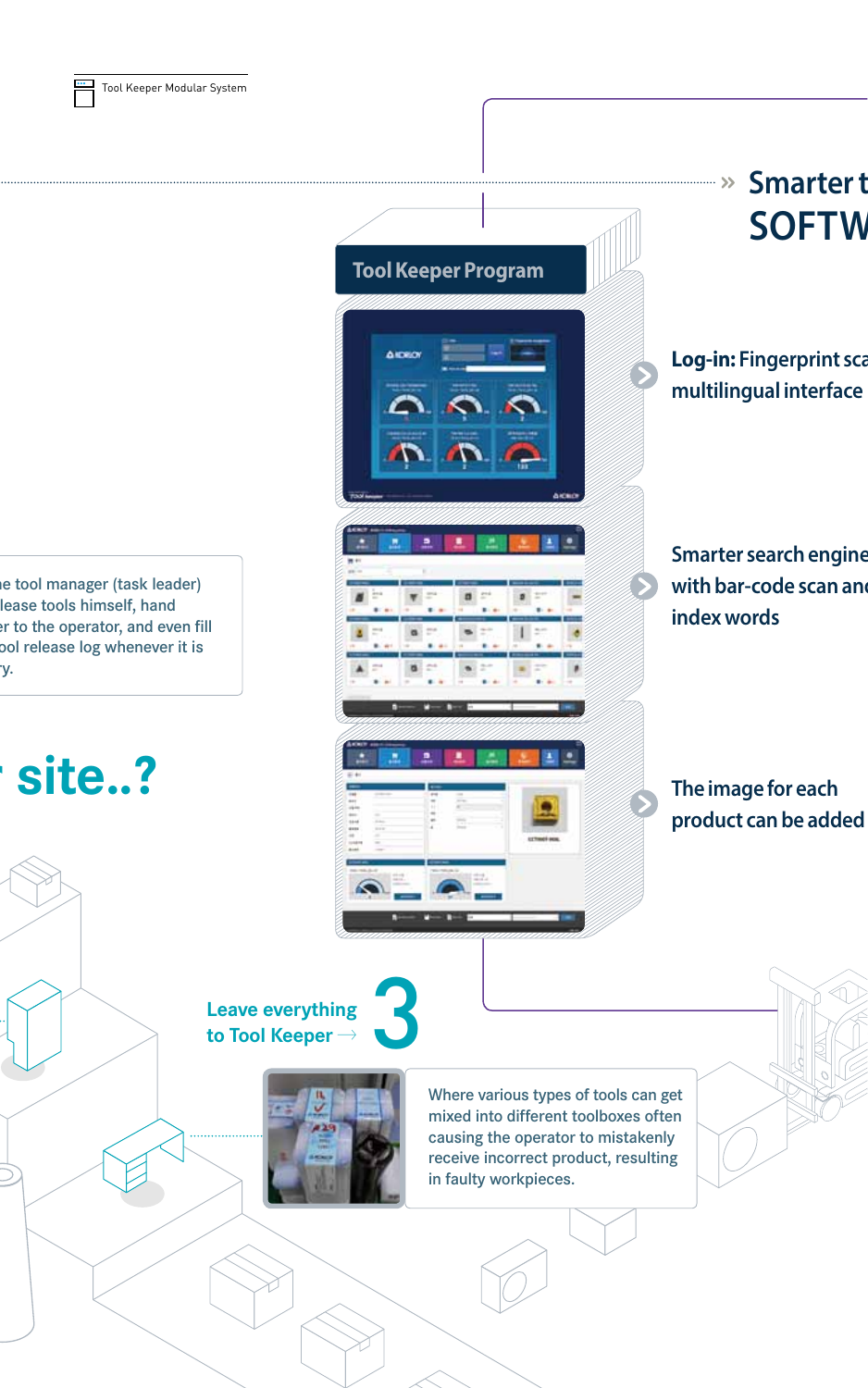



**Log-in: fingerprint scan,** 

**Smarter search engine**   $\mathbf{b}$ 





**Initial dashboard for the charted status of main materials**

**Notification available for safety stock and order management**

**Downloadable and manageable statistics**





#### **Benefits when using our KORLOY server**

- 
- **Easy to release with the smart application**
- **Automatic backup & recovery**
- **Monthly report subscription**



Workspace a Storage Manage **Tool Keepe**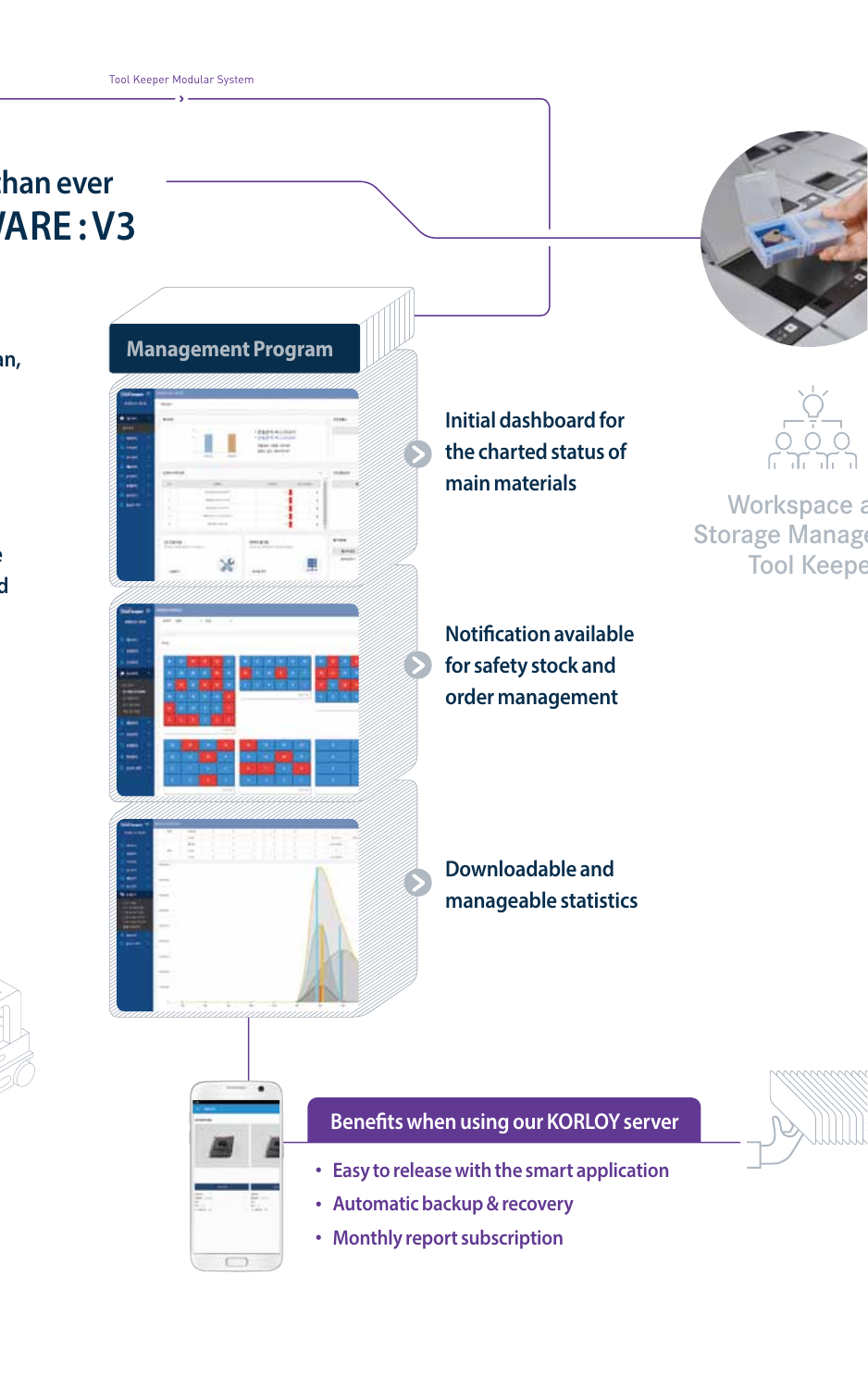

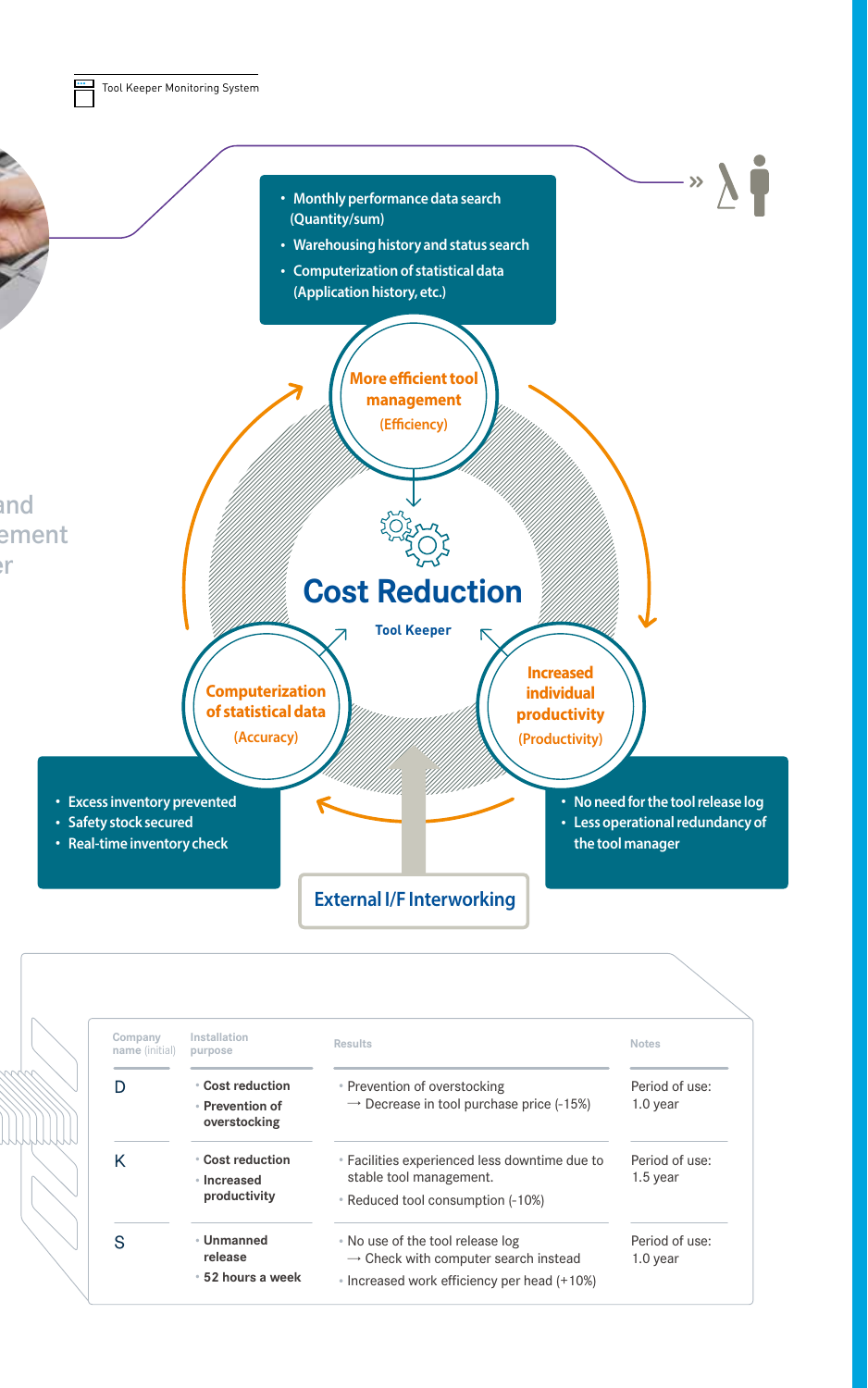### Tool Keeper specifications



kg<br>Max. 200 *Higher rigidity and capacity compared to competitors*



**Dimensions** (Width : Length : Height / with monitor)

1) 717 x 725 x 700 / 1,350mm 2) 717 x 725 x 850 / 1,500mm 3) 717 x 725 x 1,000 / 1,650mm 4) 717 x 725 x 1,150 / 1,800mm 5) 717 x 725 x 1,450 / 2,100mm

| <b>Height of</b> |           | <b>Number of bins (EA)</b> |                |     | Internal sizes of bins (mm) |        |        |  |
|------------------|-----------|----------------------------|----------------|-----|-----------------------------|--------|--------|--|
| each drawer      | Code      | Row                        | Column         | Sum | Width                       | Length | Height |  |
| $75$ mm          | $75-A$    | 6                          | 9              | 54  | 98                          | 40.5   | 36     |  |
|                  | $75 - B$  | 6                          | 8              | 48  | 98                          | 48.5   | 36     |  |
|                  | $75-C$    | 6                          | 7              | 42  | 98                          | 59.5   | 36     |  |
|                  | $75-D$    | 6                          | 6              | 36  | 98                          | 74.5   | 36     |  |
|                  | $75-E$    | 4                          | 9              | 36  | 147.5                       | 40.5   | 36     |  |
|                  | $75-F$    | 6                          | 4              | 24  | 98                          | 123    | 36     |  |
|                  | $75-G$    | 6                          | 3              | 18  | 98                          | 172.5  | 36     |  |
|                  | $75-H$    | $\overline{2}$             | 9              | 18  | 296.5                       | 40.5   | 36     |  |
|                  | $75 - 1$  | 4                          | 4              | 16  | 147.5                       | 123    | 36     |  |
|                  | $75 - J$  | 6                          | $\overline{2}$ | 12  | 98                          | 271.5  | 36     |  |
|                  | $75-K$    | $\overline{2}$             | 4              | 8   | 296.5                       | 123    | 36     |  |
|                  | $75-L$    | $\mathbf{1}$               | 6              | 6   | 594.5                       | 74.5   | 36     |  |
|                  | $100 - A$ | 6                          | 6              | 36  | 98                          | 74.5   | 61     |  |
| $100$ mm         | $100 - B$ | 6                          | 4              | 24  | 98                          | 123    | 61     |  |
|                  | $100 - C$ | 6                          | 3              | 18  | 98                          | 172.5  | 61     |  |
|                  | $100 - D$ | 4                          | 4              | 16  | 147.5                       | 123    | 61     |  |
|                  | $100-E$   | 6                          | $\overline{2}$ | 12  | 98                          | 271.5  | 61     |  |
|                  | $100-F$   | $\overline{2}$             | 4              | 8   | 296.5                       | 123    | 61     |  |
|                  | $100 - G$ | 1                          | 4              | 4   | 594.5                       | 123    | 61     |  |
| $150 \text{mm}$  | $150 - A$ | 4                          | 4              | 16  | 147.5                       | 123    | 111    |  |
|                  | $150 - B$ | $\overline{2}$             | 4              | 8   | 296.5                       | 123    | 111    |  |
|                  | $150-C$   | $\mathbf{2}$               | $\overline{2}$ | 4   | 296.5                       | 271.5  | 111    |  |
|                  | $150-D$   | 1                          | 4              | 4   | 594.5                       | 123    | 111    |  |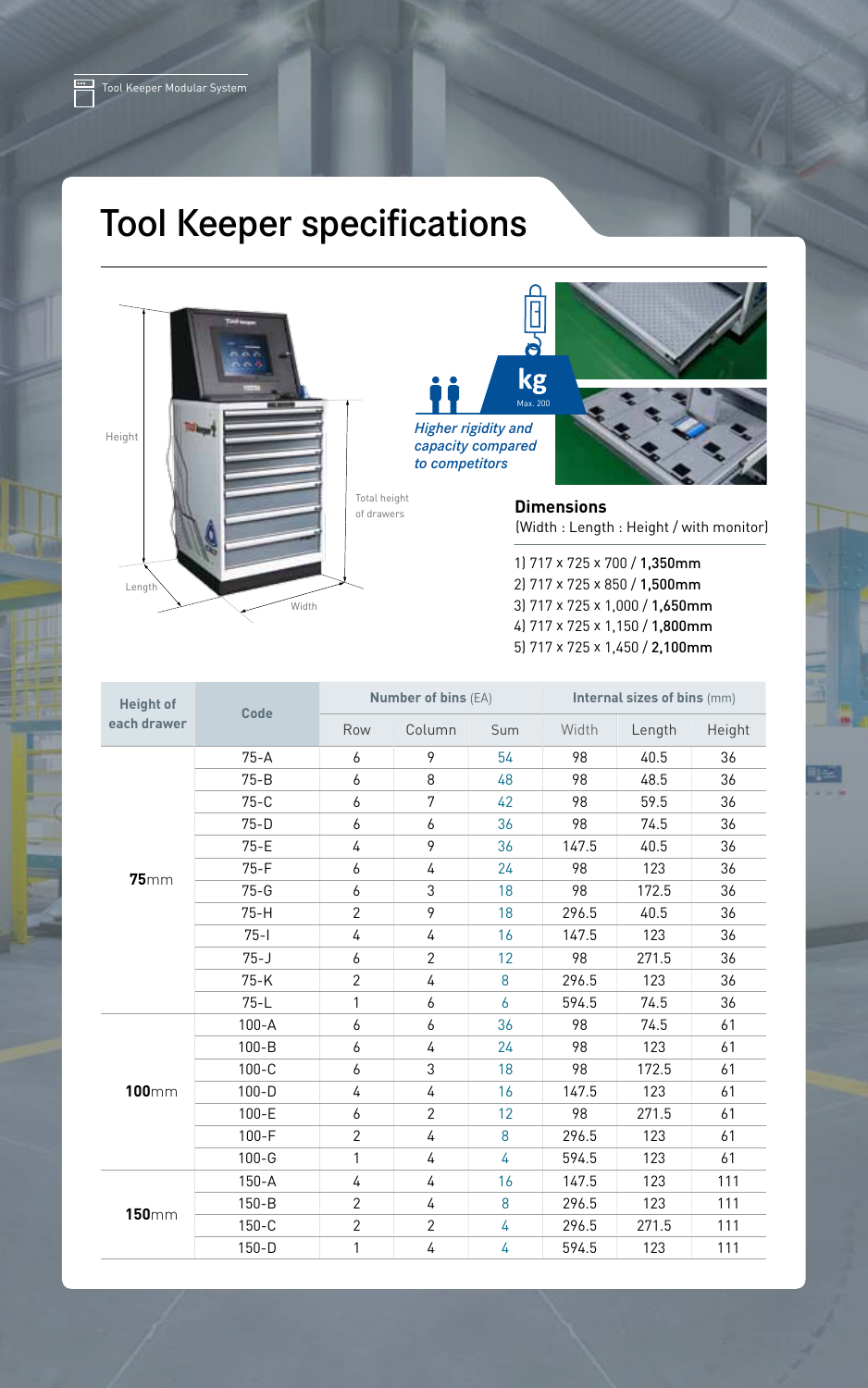### Application examples of Tool Keeper

#### • **Specification:** TK233-D1G1-B1C1D1-A1B1-001(8 Drawers)

• **Total number of bins:** 137 EA

| <b>Type</b>                            |                    | <b>Number</b>         |             | Capacity (EA) by size of each package<br>internal sizes of bins (mm) |                             |                                    |                  |                    |                   |                  |
|----------------------------------------|--------------------|-----------------------|-------------|----------------------------------------------------------------------|-----------------------------|------------------------------------|------------------|--------------------|-------------------|------------------|
|                                        |                    | of bins               | <b>Unit</b> | <b>Inserts</b>                                                       |                             |                                    | <b>Endmills</b>  |                    | <b>Drills</b>     |                  |
| Order of                               | <b>Bin</b><br>code | per<br>drawer<br>(EA) |             | Small(mm)                                                            | Medium(mm) Large(mm)        |                                    | 90*13*13<br>[mm] | $65*13*13$<br>(mm) | 130*20*20<br>(mm) | 80*15*15<br>(mm) |
| each<br>drawer                         |                    |                       |             | CNMG12<br>98*40*13<br>(mm)                                           | DNMG15<br>138*55*15<br>(mm) | <b>TNMM25</b><br>182*80*20<br>(mm) |                  |                    |                   |                  |
| 1st<br>75-D<br>drawer                  |                    | 36                    | EA/bin      | 20                                                                   | 0                           | $\mathbf{0}$                       | 10               | 14                 | 0                 | 8                |
|                                        |                    |                       | EA/drawer   | 720                                                                  |                             |                                    | 360              | 504                |                   | 288              |
| 2nd                                    | $75 - G$           | 18                    | EA/bin      | 80                                                                   | 20                          | 0                                  | 26               | 34                 | 4                 | 20               |
| drawer                                 |                    |                       | EA/drawer   | 1,440                                                                | 360                         |                                    | 468              | 612                | 72                | 360              |
| 3rd<br>$100 - B$<br>drawer             | 24                 | EA/bin                | 80          | $\mathbf 0$                                                          | 0                           | 36                                 | 44               | 0                  | 24                |                  |
|                                        |                    |                       | EA/drawer   | 1.920                                                                |                             |                                    | 864              | 1,058              |                   | 576              |
| 4nd                                    | $100 - C$          | 18                    | EA/bin      | 160                                                                  | 60                          | 0                                  | 52               | 68                 | 8                 | 33               |
| drawer                                 |                    |                       | EA/drawer   | 2.880                                                                | 1.080                       |                                    | 936              | 1,224              | 144               | 594              |
| 5 <sub>nd</sub>                        | $100 - D$          | 16                    | EA/bin      | 160                                                                  | 80                          | 0                                  | 52               | 80                 | 12                | 44               |
| drawer                                 |                    |                       | EA/drawer   | 2,560                                                                | 1,280                       |                                    | 832              | 1,280              | 192               | 704              |
| 6 <sub>nd</sub><br>$150 - A$<br>drawer |                    | 16                    | EA/bin      | 320                                                                  | 160                         | 0                                  | 104              | 152                | 30                | 84               |
|                                        |                    |                       | EA/drawer   | 5.120                                                                | 2,560                       |                                    | 1,664            | 2,432              | 480               | 1,344            |
| 7nd<br>drawer                          | $150 - B$          | 8                     | EA/bin      | 640                                                                  | 320                         | 50                                 | 224              | 266                | 60                | 189              |
|                                        |                    |                       | EA/drawer   | 5,120                                                                | 2,560                       | 400                                | 1,792            | 2,128              | 480               | 1,512            |
| 8nd<br>drawer                          | LDC150             | 1                     | EA/bin      | 5,760                                                                | 2,880                       | 800                                | 2,112            | 2,464              | 560               | 1,764            |
|                                        |                    |                       | EA/drawer   | 5.760                                                                | 2,880                       | 800                                | 2,112            | 2.464              | 560               | 1,764            |
| <b>Total number of bins</b>            |                    | 137                   | EA/drawer   | 25,520                                                               | 10.720                      | 1,200                              | 9,028            | 11.702             | 1,928             | 7,142            |

※ Total storage may vary depending on Tool Keeper's specifications.

| Type        | <b>KORLOY</b> | <b>Competitor</b> |
|-------------|---------------|-------------------|
| Material    | Steel plate   | Plastic           |
| Load weight | 200kg         | 50kg              |

- Total weight: Max 250 kg for 8 Drawers (It may vary depending on the number and size of drawers)
- ADD type: One PC installation allows control of 100 drawers and 1,000 bins
- Voltage:  $220$  VAC  $\pm$  10%
- Network: Integrated management through LAN or Wi-Fi connection
- • Spare unlock-keys included for drawers & bins
- The uninterrupted power supply and CCD camera are optional
- Higher-level control ERP, IT-integrated management DB are optional
- • 5-year warranty for hardware: cabinet and drawers
- • 1-year warranty for control devices: PC, monitor, bar-code, fingerprint scan, drawer control card
- Damage caused by misuse will be covered at an additional charge